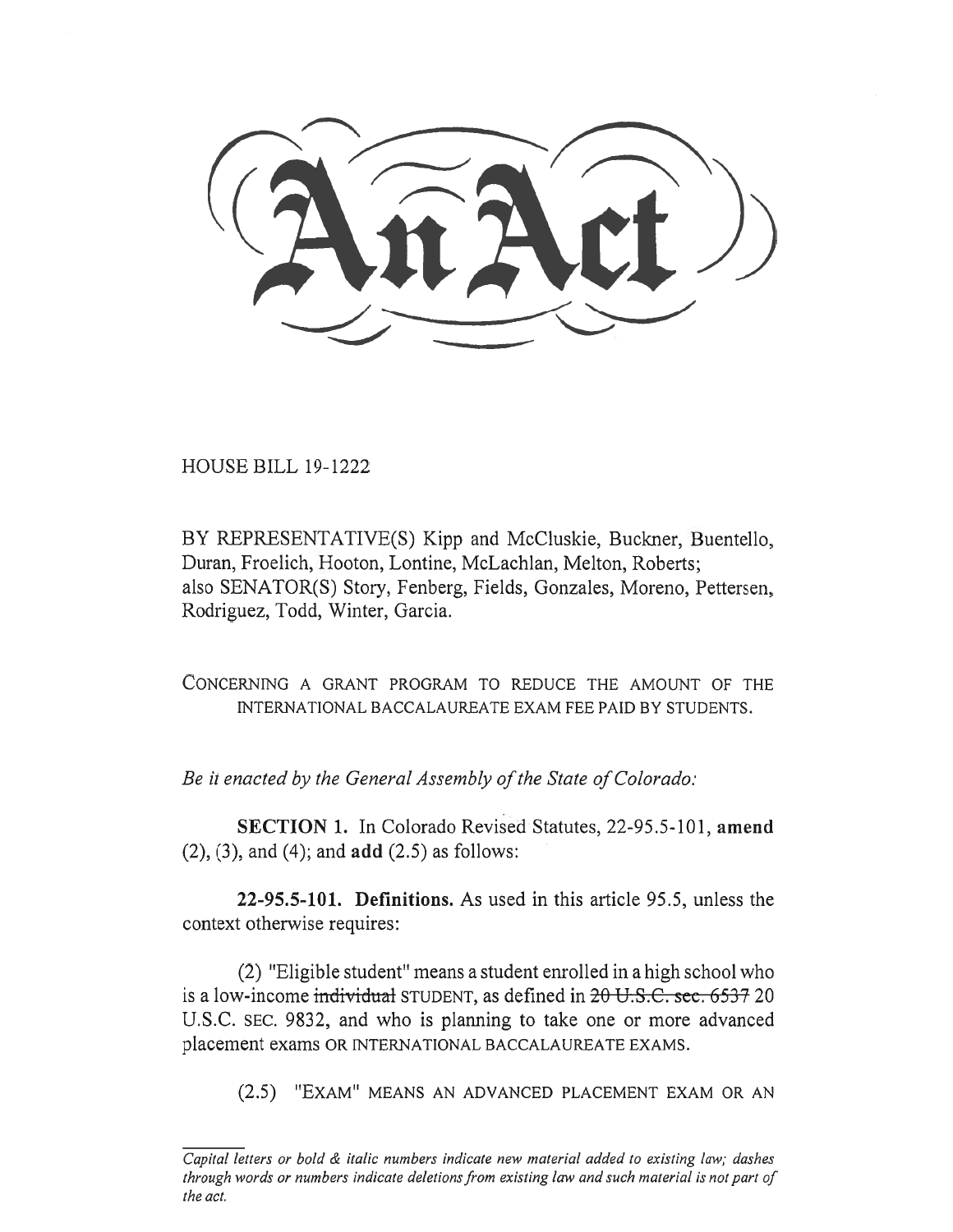INTERNATIONAL BACCALAUREATE EXAM.

**(3) "Grant program" means the advanced-placement** ACCELERATED COLLEGE OPPORTUNITY exam fee grant program created in section 22-95.5-102.

(4) "High school" means any public school that serves grades nine through twelve and has one or more students who **plan to take an advanced**  placement exam.

**SECTION 2.** In Colorado Revised Statutes, 22-95.5-102, **amend**  (1), (2)(b), (3), and (5) as follows:

**22-95.5-102. Accelerated college opportunity exam fee grant program - creation - rules.** (1) There is created in the department the advanced placement ACCELERATED COLLEGE OPPORTUNITY exam fee grant program to increase the number of eligible students who take advanced placement exams AND INTERNATIONAL BACCALAUREATE EXAMS and receive scores for which college academic credit is awarded by providing funds to high schools to pay all or a portion of advanced placement exam fees on behalf of eligible students.

(2) The department shall administer the grant program in accordance with state board rules. The department shall:

(b) Determine the amount, based on available appropriations, that will be awarded for each advanced placement exam that will be administered to an eligible student; and

 $(3)$  (a) The amount set by the department for each advanced placement exam pursuant to subsection  $(2)(b)$  of this section must be the same for each exam, regardless of the subject of the exam.

**(b)** NOTWITHSTANDING SUBSECTION (3)(a) OF THIS SECTION, AND SUBJECT TO AVAILABLE APPROPRIATIONS, THE DEPARTMENT MAY AWARD A GRANT FOR AN EXAM FEE IN AN AMOUNT GREATER THAN THE AMOUNT OF A GRANT AWARDED FOR ANOTHER EXAM UP TO THE AMOUNT NECESSARY TO COVER THE ENTIRE FEE OF AN EXAM. IN ORDER TO AWARD A GRANT IN A GREATER AMOUNT PURSUANT TO THIS SUBSECTION (3)(b), ANY GRANT AWARDED FOR A LESSER AMOUNT MUST COVER THE ENTIRE COST OF THE

PAGE 2-HOUSE BILL 19-1222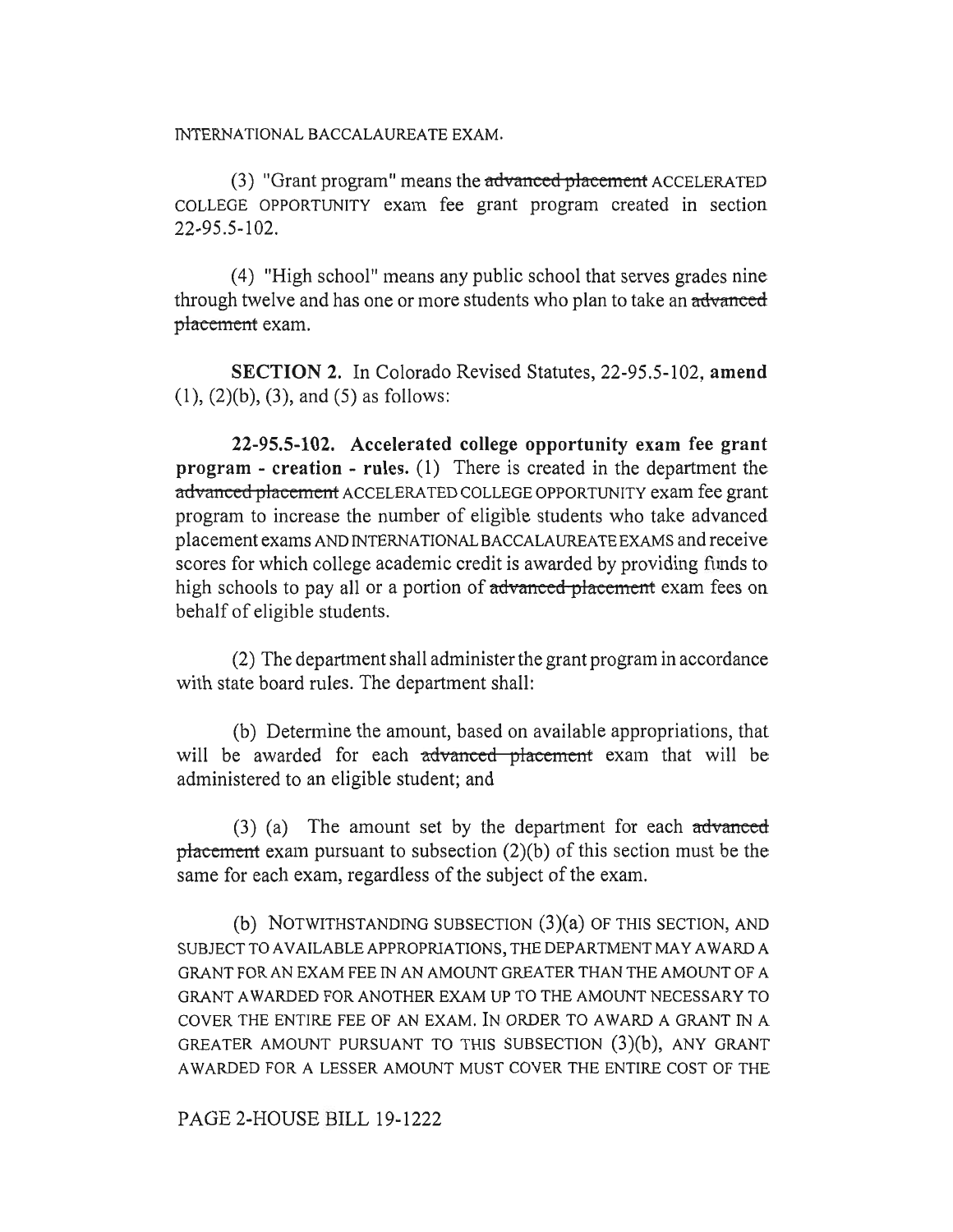## EXAM FEE FOR WHICH THE LESSER GRANT IS AWARDED.

(5) A high school that receives an award pursuant to this section shall use the entire amount awarded to pay all or a portion of advanced placement exam fees on behalf of eligible students who will take an advanced placement exam in the amount set AWARDED for each exam by the department pursuant to subsection  $(2)(b)$  of this section.

**SECTION 3. Act subject to petition - effective date.** This act takes effect at 12:01 a.m. on the day following the expiration of the ninety-day period after final adjournment of the general assembly (August 2, 2019, if adjournment sine die is on May 3, 2019); except that, if a referendum petition is filed pursuant to section 1 (3) of article V of the state constitution against this act or an item, section, or part of this act within such period, then the act, item, section, or part will not take effect unless